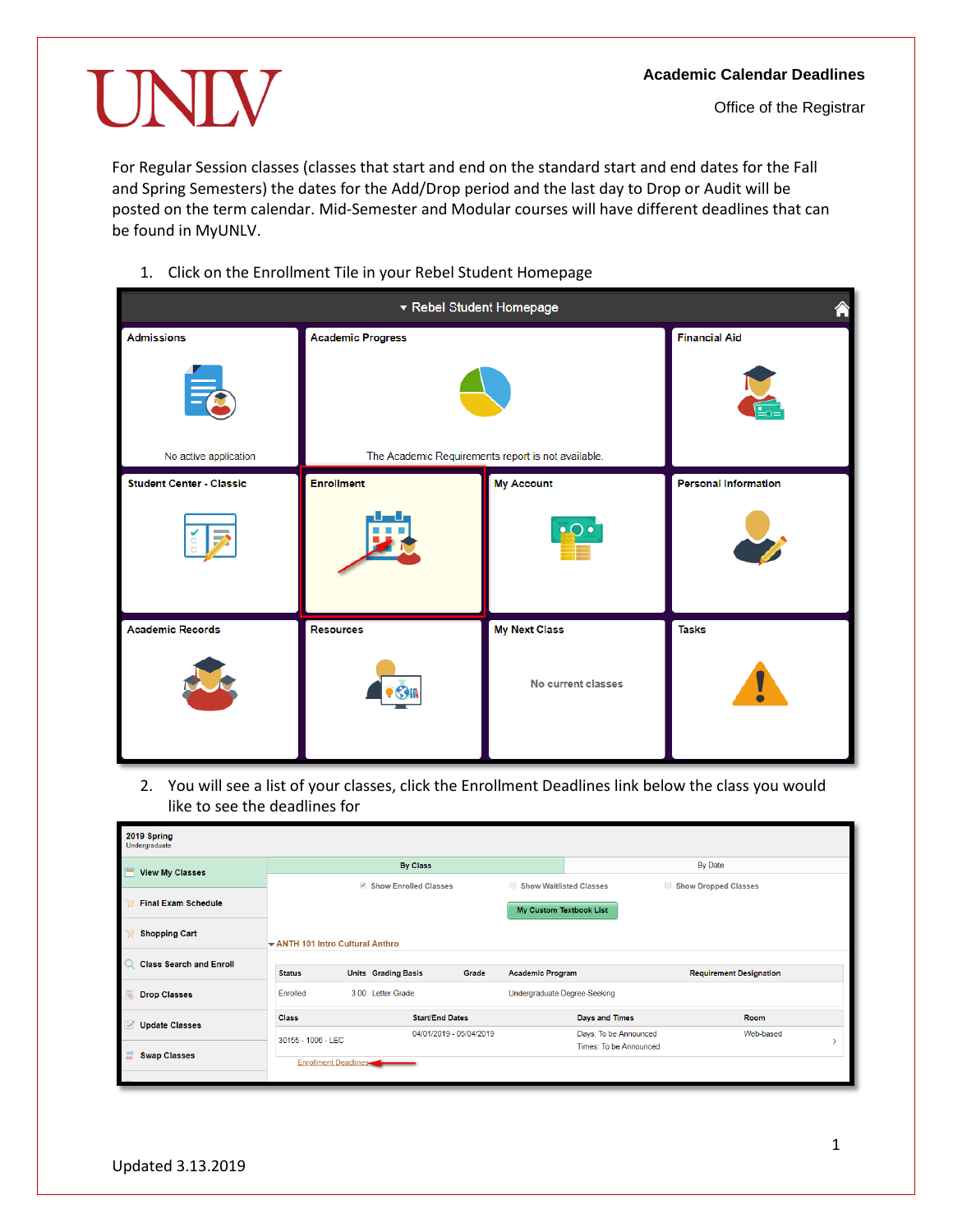

Office of the Registrar

- 3. The pop up window will show you a Drop Calendar and a Cancel and Withdraw calendar. The dates on these will be the same
	- a. The Drop Retain Record or Withdraw without penalty date is the last day of the Add/Drop period for the class

| <b>Enrollment Deadlines</b> |                                                       |                        |                                                                                                   | × |
|-----------------------------|-------------------------------------------------------|------------------------|---------------------------------------------------------------------------------------------------|---|
| <b>Drop Calendar</b>        |                                                       |                        | Cancel and Withdraw                                                                               |   |
|                             |                                                       |                        | <b>ANTH 101 Intro Cultural Anthro</b><br><b>Class 30155</b>                                       |   |
|                             |                                                       |                        | <b>Mid Semester</b>                                                                               |   |
|                             | Drop - Delete Record 03/31/2019                       |                        | A class dropped on or before this date will be deleted from your academic record.                 |   |
|                             | Drop - Retain Record 04/05/2019                       | dropped.               | A class dropped on or before this date will be retained on your academic record with a status of  |   |
|                             | Drop with Penalty 04/06/2019                          | assigned to the class. | A class dropped on or before this date will appear on your transcript and a penalty grade will be |   |
|                             | (Note: Academic Calendar dates are subject to change) |                        |                                                                                                   |   |

i. The description of the Drop-Retain Record indicates the class will be retained on your record (meaning UNLV staff can see that you were enrolled when the semester began) but it will not show on your transcript



- ii. The Add/Drop period is the length of time when you can add/drop/swap your courses with NO academic or financial penalty
	- 1. An academic penalty is a W on your record
	- 2. A Financial penalty means have to pay the full price for the class